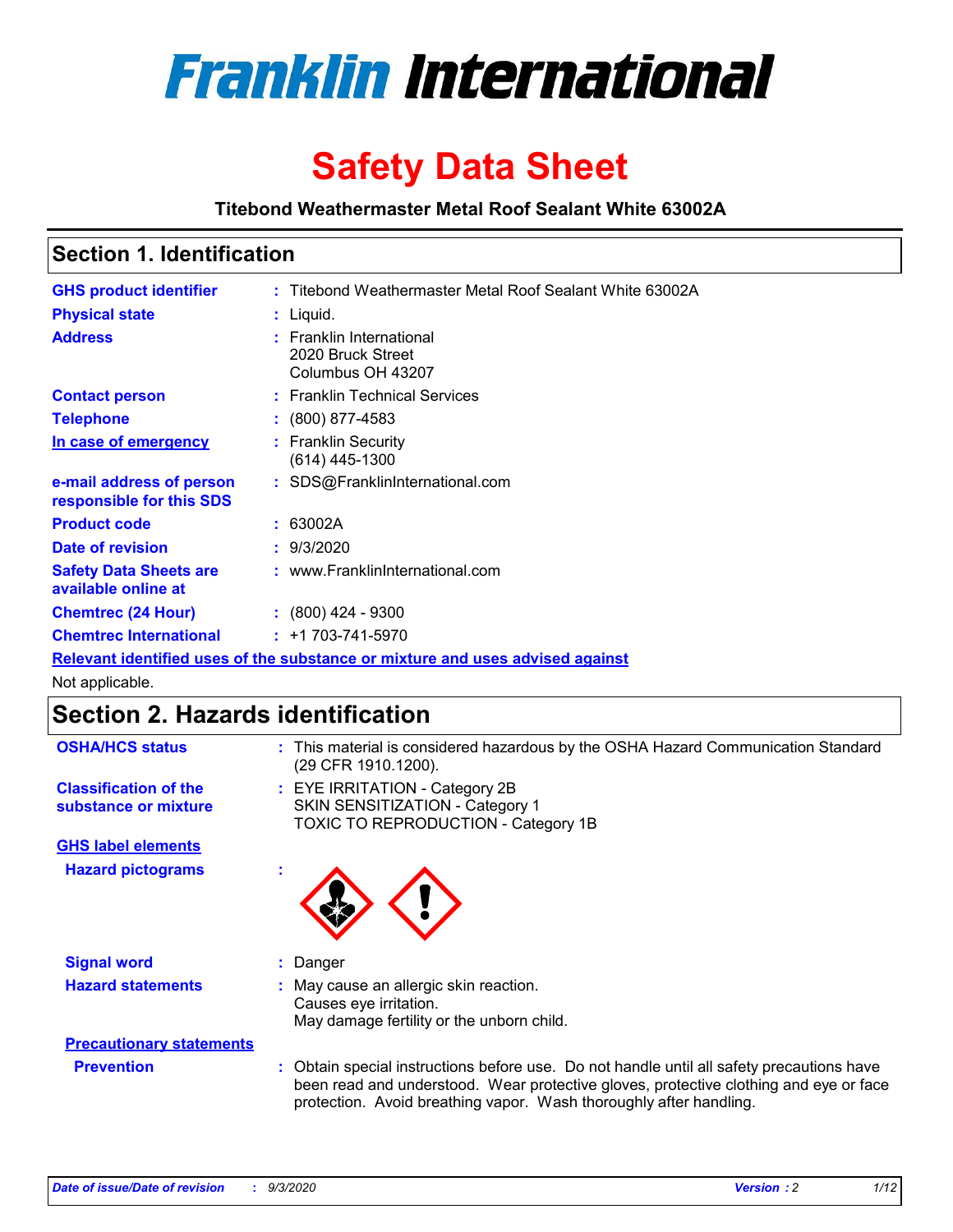### **Section 2. Hazards identification**

| <b>Response</b>                            | : IF exposed or concerned: Get medical advice or attention. Wash contaminated clothing<br>before reuse. IF ON SKIN: Wash with plenty of water. IF IN EYES: Rinse cautiously<br>with water for several minutes. Remove contact lenses, if present and easy to do.<br>Continue rinsing. If eye irritation persists: Get medical advice or attention. |
|--------------------------------------------|----------------------------------------------------------------------------------------------------------------------------------------------------------------------------------------------------------------------------------------------------------------------------------------------------------------------------------------------------|
| <b>Storage</b>                             | : Store locked up.                                                                                                                                                                                                                                                                                                                                 |
| <b>Disposal</b>                            | : Dispose of contents and container in accordance with all local, regional, national and<br>international regulations.                                                                                                                                                                                                                             |
| <b>Hazards not otherwise</b><br>classified | : Product generates methanol during cure.                                                                                                                                                                                                                                                                                                          |

# **Section 3. Composition/information on ingredients**

| <b>Substance/mixture</b> |  | : Mixture |
|--------------------------|--|-----------|
|--------------------------|--|-----------|

| <b>Ingredient name</b>       | $\frac{9}{6}$ | <b>CAS number</b> |
|------------------------------|---------------|-------------------|
| 3-aminopropyltriethoxysilane | ≤3            | 919-30-2          |
| Dibutyltin dilaurate         | ∣≤0.3         | 77-58-7           |

Any concentration shown as a range is to protect confidentiality or is due to batch variation.

**There are no additional ingredients present which, within the current knowledge of the supplier and in the concentrations applicable, are classified as hazardous to health or the environment and hence require reporting in this section.**

**Occupational exposure limits, if available, are listed in Section 8.**

### **Section 4. First aid measures**

| <b>Description of necessary first aid measures</b> |                                                                                                                                                                                                                                                                                                                                                                                                                                                                                                                                                                                                                                                                                                                                                                           |
|----------------------------------------------------|---------------------------------------------------------------------------------------------------------------------------------------------------------------------------------------------------------------------------------------------------------------------------------------------------------------------------------------------------------------------------------------------------------------------------------------------------------------------------------------------------------------------------------------------------------------------------------------------------------------------------------------------------------------------------------------------------------------------------------------------------------------------------|
| <b>Eye contact</b>                                 | : Immediately flush eyes with plenty of water, occasionally lifting the upper and lower<br>eyelids. Check for and remove any contact lenses. Continue to rinse for at least 10<br>minutes. If irritation persists, get medical attention.                                                                                                                                                                                                                                                                                                                                                                                                                                                                                                                                 |
| <b>Inhalation</b>                                  | : Remove victim to fresh air and keep at rest in a position comfortable for breathing. If<br>not breathing, if breathing is irregular or if respiratory arrest occurs, provide artificial<br>respiration or oxygen by trained personnel. It may be dangerous to the person providing<br>aid to give mouth-to-mouth resuscitation. Get medical attention. If unconscious, place<br>in recovery position and get medical attention immediately. Maintain an open airway.<br>Loosen tight clothing such as a collar, tie, belt or waistband. In case of inhalation of<br>decomposition products in a fire, symptoms may be delayed. The exposed person may<br>need to be kept under medical surveillance for 48 hours.                                                       |
| <b>Skin contact</b>                                | : Wash with plenty of soap and water. Remove contaminated clothing and shoes. Wash<br>contaminated clothing thoroughly with water before removing it, or wear gloves.<br>Continue to rinse for at least 10 minutes. Get medical attention. In the event of any<br>complaints or symptoms, avoid further exposure. Wash clothing before reuse. Clean<br>shoes thoroughly before reuse.                                                                                                                                                                                                                                                                                                                                                                                     |
| <b>Ingestion</b>                                   | : Wash out mouth with water. Remove dentures if any. Remove victim to fresh air and<br>keep at rest in a position comfortable for breathing. If material has been swallowed and<br>the exposed person is conscious, give small quantities of water to drink. Stop if the<br>exposed person feels sick as vomiting may be dangerous. Do not induce vomiting<br>unless directed to do so by medical personnel. If vomiting occurs, the head should be<br>kept low so that vomit does not enter the lungs. Get medical attention. Never give<br>anything by mouth to an unconscious person. If unconscious, place in recovery position<br>and get medical attention immediately. Maintain an open airway. Loosen tight clothing<br>such as a collar, tie, belt or waistband. |
| Most important symptoms/effects, acute and delayed |                                                                                                                                                                                                                                                                                                                                                                                                                                                                                                                                                                                                                                                                                                                                                                           |
| <b>Potential acute health effects</b>              |                                                                                                                                                                                                                                                                                                                                                                                                                                                                                                                                                                                                                                                                                                                                                                           |
| Eye contact                                        | : May cause eye irritation.                                                                                                                                                                                                                                                                                                                                                                                                                                                                                                                                                                                                                                                                                                                                               |
| <b>Inhalation</b>                                  | : No known significant effects or critical hazards.                                                                                                                                                                                                                                                                                                                                                                                                                                                                                                                                                                                                                                                                                                                       |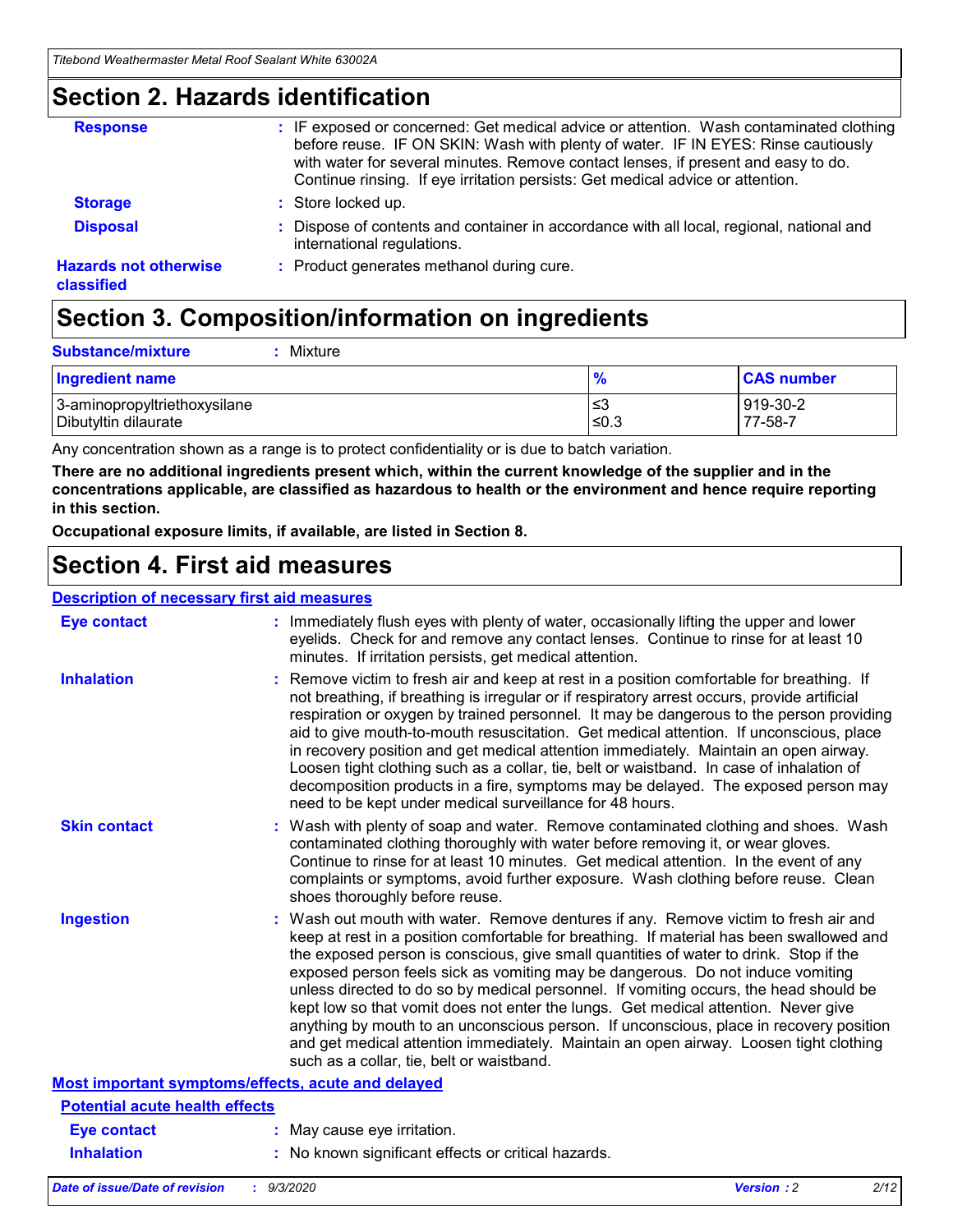| ' Iltilli VVtaliitiinasiti Witlai NUUI Otalahi VVIIIlt UJUUZA |                                                                                                                                                                                                                                                                                                                                                                                                                 |  |  |  |
|---------------------------------------------------------------|-----------------------------------------------------------------------------------------------------------------------------------------------------------------------------------------------------------------------------------------------------------------------------------------------------------------------------------------------------------------------------------------------------------------|--|--|--|
| <b>Section 4. First aid measures</b>                          |                                                                                                                                                                                                                                                                                                                                                                                                                 |  |  |  |
| <b>Skin contact</b>                                           | : May cause skin irritation.                                                                                                                                                                                                                                                                                                                                                                                    |  |  |  |
| <b>Ingestion</b>                                              | : No known significant effects or critical hazards.                                                                                                                                                                                                                                                                                                                                                             |  |  |  |
| <b>Over-exposure signs/symptoms</b>                           |                                                                                                                                                                                                                                                                                                                                                                                                                 |  |  |  |
| <b>Eye contact</b>                                            | : Adverse symptoms may include the following:<br>irritation<br>watering<br>redness                                                                                                                                                                                                                                                                                                                              |  |  |  |
| <b>Inhalation</b>                                             | : Adverse symptoms may include the following:<br>reduced fetal weight<br>increase in fetal deaths<br>skeletal malformations                                                                                                                                                                                                                                                                                     |  |  |  |
| <b>Skin contact</b>                                           | : Adverse symptoms may include the following:<br>irritation<br>redness<br>reduced fetal weight<br>increase in fetal deaths<br>skeletal malformations                                                                                                                                                                                                                                                            |  |  |  |
| <b>Ingestion</b>                                              | Adverse symptoms may include the following:<br>reduced fetal weight<br>increase in fetal deaths<br>skeletal malformations                                                                                                                                                                                                                                                                                       |  |  |  |
|                                                               | Indication of immediate medical attention and special treatment needed, if necessary                                                                                                                                                                                                                                                                                                                            |  |  |  |
| <b>Notes to physician</b>                                     | : In case of inhalation of decomposition products in a fire, symptoms may be delayed.<br>The exposed person may need to be kept under medical surveillance for 48 hours.                                                                                                                                                                                                                                        |  |  |  |
| <b>Specific treatments</b>                                    | : No specific treatment.                                                                                                                                                                                                                                                                                                                                                                                        |  |  |  |
| <b>Protection of first-aiders</b>                             | : No action shall be taken involving any personal risk or without suitable training. If it is<br>suspected that fumes are still present, the rescuer should wear an appropriate mask or<br>self-contained breathing apparatus. It may be dangerous to the person providing aid to<br>give mouth-to-mouth resuscitation. Wash contaminated clothing thoroughly with water<br>before removing it, or wear gloves. |  |  |  |
| See toxicological information (Section 11)                    |                                                                                                                                                                                                                                                                                                                                                                                                                 |  |  |  |

# **Section 5. Fire-fighting measures**

| <b>Extinguishing media</b>                               |                                                                                                                                                                                                     |
|----------------------------------------------------------|-----------------------------------------------------------------------------------------------------------------------------------------------------------------------------------------------------|
| <b>Suitable extinguishing</b><br>media                   | : Use an extinguishing agent suitable for the surrounding fire.                                                                                                                                     |
| <b>Unsuitable extinguishing</b><br>media                 | : None known.                                                                                                                                                                                       |
| <b>Specific hazards arising</b><br>from the chemical     | : In a fire or if heated, a pressure increase will occur and the container may burst.                                                                                                               |
| <b>Hazardous thermal</b><br>decomposition products       | : Decomposition products may include the following materials:<br>carbon dioxide<br>carbon monoxide<br>nitrogen oxides<br>metal oxide/oxides                                                         |
| <b>Special protective actions</b><br>for fire-fighters   | : Promptly isolate the scene by removing all persons from the vicinity of the incident if<br>there is a fire. No action shall be taken involving any personal risk or without suitable<br>training. |
| <b>Special protective</b><br>equipment for fire-fighters | : Fire-fighters should wear appropriate protective equipment and self-contained breathing<br>apparatus (SCBA) with a full face-piece operated in positive pressure mode.                            |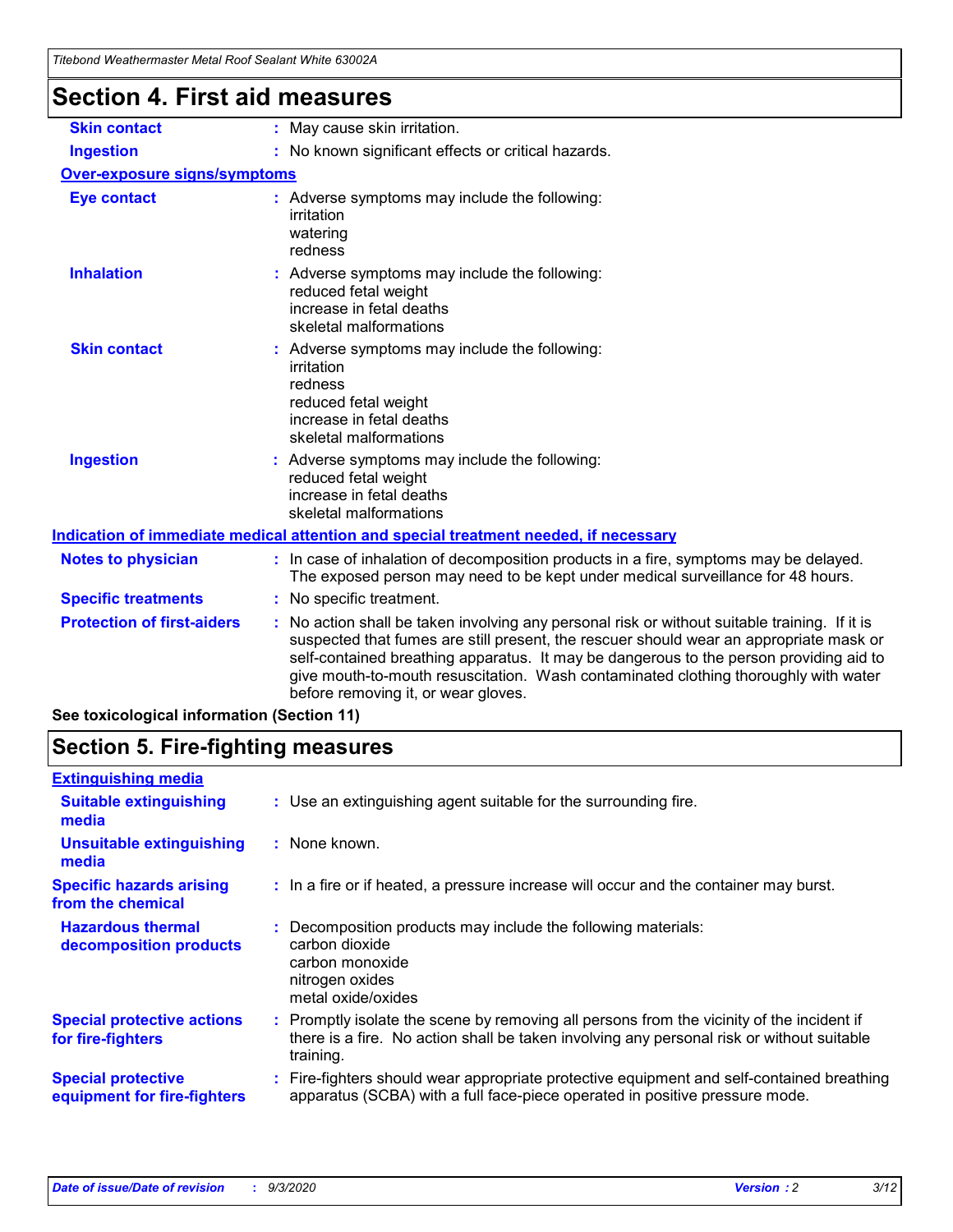### **Section 6. Accidental release measures**

|                                                              | <b>Personal precautions, protective equipment and emergency procedures</b>                                                                                                                                                                                                                                                                                                                                                                                                                                                                                                                                                                                                                                   |  |  |  |  |
|--------------------------------------------------------------|--------------------------------------------------------------------------------------------------------------------------------------------------------------------------------------------------------------------------------------------------------------------------------------------------------------------------------------------------------------------------------------------------------------------------------------------------------------------------------------------------------------------------------------------------------------------------------------------------------------------------------------------------------------------------------------------------------------|--|--|--|--|
| For non-emergency<br>personnel                               | : No action shall be taken involving any personal risk or without suitable training.<br>Evacuate surrounding areas. Keep unnecessary and unprotected personnel from<br>entering. Do not touch or walk through spilled material. Avoid breathing vapor or mist.<br>Provide adequate ventilation. Wear appropriate respirator when ventilation is<br>inadequate. Put on appropriate personal protective equipment.                                                                                                                                                                                                                                                                                             |  |  |  |  |
| For emergency responders                                     | : If specialized clothing is required to deal with the spillage, take note of any information in<br>Section 8 on suitable and unsuitable materials. See also the information in "For non-<br>emergency personnel".                                                                                                                                                                                                                                                                                                                                                                                                                                                                                           |  |  |  |  |
| <b>Environmental precautions</b>                             | : Avoid dispersal of spilled material and runoff and contact with soil, waterways, drains<br>and sewers. Inform the relevant authorities if the product has caused environmental<br>pollution (sewers, waterways, soil or air).                                                                                                                                                                                                                                                                                                                                                                                                                                                                              |  |  |  |  |
| <b>Methods and materials for containment and cleaning up</b> |                                                                                                                                                                                                                                                                                                                                                                                                                                                                                                                                                                                                                                                                                                              |  |  |  |  |
| <b>Small spill</b>                                           | : Stop leak if without risk. Move containers from spill area. Dilute with water and mop up<br>if water-soluble. Alternatively, or if water-insoluble, absorb with an inert dry material and<br>place in an appropriate waste disposal container. Dispose of via a licensed waste<br>disposal contractor.                                                                                                                                                                                                                                                                                                                                                                                                     |  |  |  |  |
| <b>Large spill</b>                                           | : Stop leak if without risk. Move containers from spill area. Approach release from<br>upwind. Prevent entry into sewers, water courses, basements or confined areas. Wash<br>spillages into an effluent treatment plant or proceed as follows. Contain and collect<br>spillage with non-combustible, absorbent material e.g. sand, earth, vermiculite or<br>diatomaceous earth and place in container for disposal according to local regulations<br>(see Section 13). Dispose of via a licensed waste disposal contractor. Contaminated<br>absorbent material may pose the same hazard as the spilled product. Note: see<br>Section 1 for emergency contact information and Section 13 for waste disposal. |  |  |  |  |

# **Section 7. Handling and storage**

#### **Precautions for safe handling**

| <b>Protective measures</b>                                                       | : Put on appropriate personal protective equipment (see Section 8). Persons with a<br>history of skin sensitization problems should not be employed in any process in which<br>this product is used. Avoid exposure - obtain special instructions before use. Avoid<br>exposure during pregnancy. Do not handle until all safety precautions have been read<br>and understood. Do not get in eyes or on skin or clothing. Do not ingest. Avoid<br>breathing vapor or mist. If during normal use the material presents a respiratory hazard,<br>use only with adequate ventilation or wear appropriate respirator. Keep in the original<br>container or an approved alternative made from a compatible material, kept tightly<br>closed when not in use. Empty containers retain product residue and can be hazardous.<br>Do not reuse container. |
|----------------------------------------------------------------------------------|--------------------------------------------------------------------------------------------------------------------------------------------------------------------------------------------------------------------------------------------------------------------------------------------------------------------------------------------------------------------------------------------------------------------------------------------------------------------------------------------------------------------------------------------------------------------------------------------------------------------------------------------------------------------------------------------------------------------------------------------------------------------------------------------------------------------------------------------------|
| <b>Advice on general</b><br>occupational hygiene                                 | : Eating, drinking and smoking should be prohibited in areas where this material is<br>handled, stored and processed. Workers should wash hands and face before eating,<br>drinking and smoking. Remove contaminated clothing and protective equipment before<br>entering eating areas. See also Section 8 for additional information on hygiene<br>measures.                                                                                                                                                                                                                                                                                                                                                                                                                                                                                    |
| <b>Conditions for safe storage,</b><br>including any<br><b>incompatibilities</b> | Store between the following temperatures: 0 to 120°C (32 to 248°F). Store in<br>accordance with local regulations. Store in original container protected from direct<br>sunlight in a dry, cool and well-ventilated area, away from incompatible materials (see<br>Section 10) and food and drink. Store locked up. Keep container tightly closed and<br>sealed until ready for use. Containers that have been opened must be carefully<br>resealed and kept upright to prevent leakage. Do not store in unlabeled containers.<br>Use appropriate containment to avoid environmental contamination. See Section 10 for<br>incompatible materials before handling or use.                                                                                                                                                                         |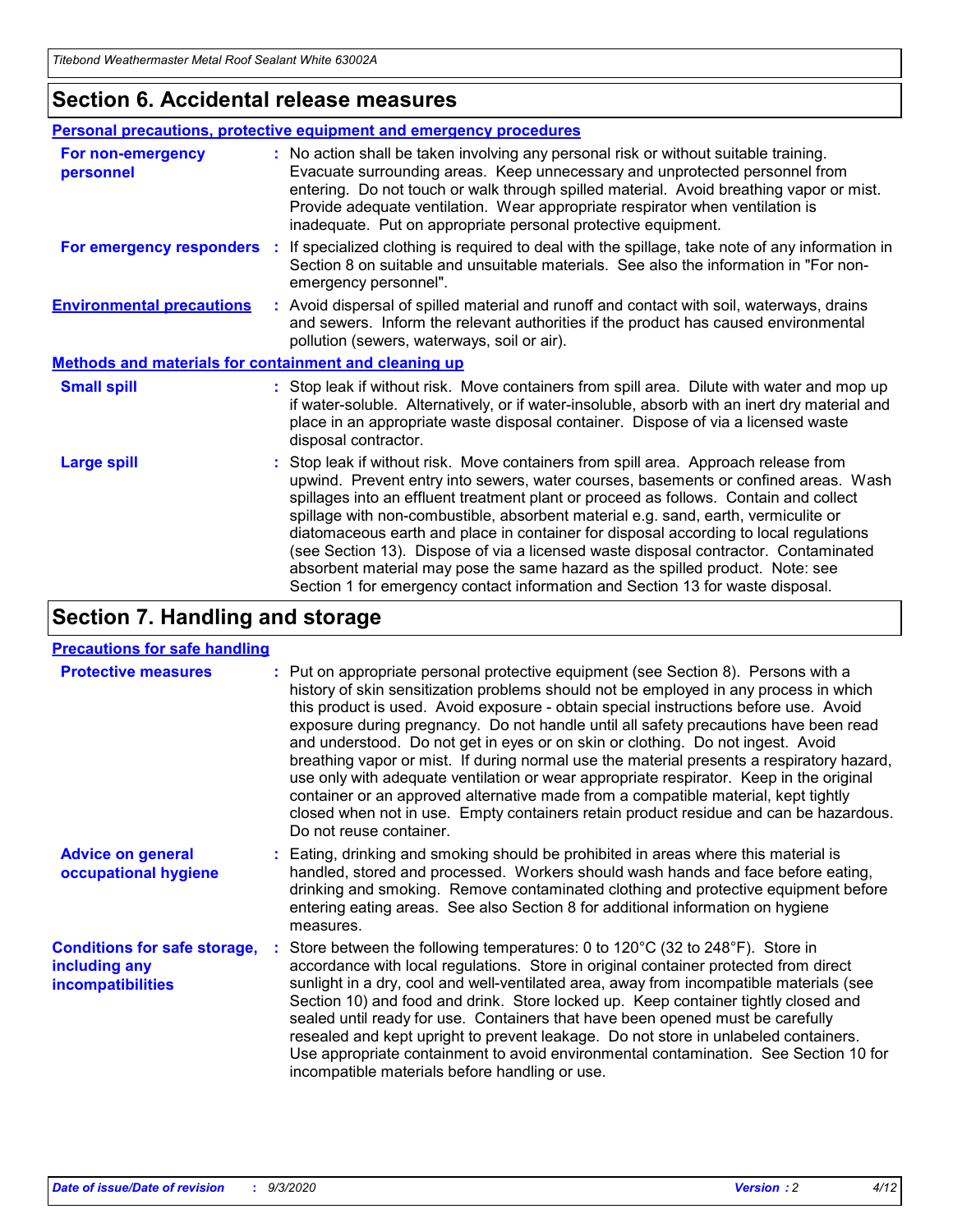# **Section 8. Exposure controls/personal protection**

#### **Control parameters**

#### **Occupational exposure limits**

| <b>Ingredient name</b>                               |    |                        | <b>Exposure limits</b>                                                                                                                                                                                                                                                                                                                                                                                                                                                                                                                                                                                                 |
|------------------------------------------------------|----|------------------------|------------------------------------------------------------------------------------------------------------------------------------------------------------------------------------------------------------------------------------------------------------------------------------------------------------------------------------------------------------------------------------------------------------------------------------------------------------------------------------------------------------------------------------------------------------------------------------------------------------------------|
| 3-aminopropyltriethoxysilane<br>Dibutyltin dilaurate |    |                        | None.<br>ACGIH TLV (United States, 3/2020). Absorbed through skin.<br>Notes: as Sn<br>TWA: $0.1 \text{ mg/m}^3$ , (as Sn) 8 hours.<br>STEL: 0.2 mg/m <sup>3</sup> , (as Sn) 15 minutes.<br>NIOSH REL (United States, 10/2016). Absorbed through skin.<br>Notes: as Sn<br>TWA: 0.1 mg/m <sup>3</sup> , (as Sn) 10 hours.<br>OSHA PEL (United States, 5/2018). Notes: as Sn<br>TWA: $0.1 \text{ mg/m}^3$ , (as Sn) 8 hours.<br>OSHA PEL 1989 (United States, 3/1989). Absorbed through skin.<br>Notes: measured as Sn<br>TWA: 0.1 mg/m <sup>3</sup> , (measured as Sn) 8 hours. Form: Organic                            |
| <b>Appropriate engineering</b><br>controls           |    |                        | : If user operations generate dust, fumes, gas, vapor or mist, use process enclosures,<br>local exhaust ventilation or other engineering controls to keep worker exposure to<br>airborne contaminants below any recommended or statutory limits.                                                                                                                                                                                                                                                                                                                                                                       |
| <b>Environmental exposure</b><br>controls            |    |                        | Emissions from ventilation or work process equipment should be checked to ensure<br>they comply with the requirements of environmental protection legislation. In some<br>cases, fume scrubbers, filters or engineering modifications to the process equipment<br>will be necessary to reduce emissions to acceptable levels.                                                                                                                                                                                                                                                                                          |
| <b>Individual protection measures</b>                |    |                        |                                                                                                                                                                                                                                                                                                                                                                                                                                                                                                                                                                                                                        |
| <b>Hygiene measures</b>                              |    |                        | : Wash hands, forearms and face thoroughly after handling chemical products, before<br>eating, smoking and using the lavatory and at the end of the working period.<br>Appropriate techniques should be used to remove potentially contaminated clothing.<br>Contaminated work clothing should not be allowed out of the workplace. Wash<br>contaminated clothing before reusing. Ensure that eyewash stations and safety<br>showers are close to the workstation location.                                                                                                                                            |
| <b>Eye/face protection</b>                           |    |                        | : Safety eyewear complying with an approved standard should be used when a risk<br>assessment indicates this is necessary to avoid exposure to liquid splashes, mists,<br>gases or dusts. If contact is possible, the following protection should be worn, unless<br>the assessment indicates a higher degree of protection: chemical splash goggles.                                                                                                                                                                                                                                                                  |
| <b>Skin protection</b>                               |    |                        |                                                                                                                                                                                                                                                                                                                                                                                                                                                                                                                                                                                                                        |
| <b>Hand protection</b>                               |    |                        | : Chemical-resistant, impervious gloves complying with an approved standard should be<br>worn at all times when handling chemical products if a risk assessment indicates this is<br>necessary. Considering the parameters specified by the glove manufacturer, check<br>during use that the gloves are still retaining their protective properties. It should be<br>noted that the time to breakthrough for any glove material may be different for different<br>glove manufacturers. In the case of mixtures, consisting of several substances, the<br>protection time of the gloves cannot be accurately estimated. |
| <b>Body protection</b>                               |    | handling this product. | Personal protective equipment for the body should be selected based on the task being<br>performed and the risks involved and should be approved by a specialist before                                                                                                                                                                                                                                                                                                                                                                                                                                                |
| <b>Other skin protection</b>                         |    |                        | : Appropriate footwear and any additional skin protection measures should be selected<br>based on the task being performed and the risks involved and should be approved by a<br>specialist before handling this product.                                                                                                                                                                                                                                                                                                                                                                                              |
| <b>Respiratory protection</b>                        | ÷. | aspects of use.        | Based on the hazard and potential for exposure, select a respirator that meets the<br>appropriate standard or certification. Respirators must be used according to a<br>respiratory protection program to ensure proper fitting, training, and other important                                                                                                                                                                                                                                                                                                                                                         |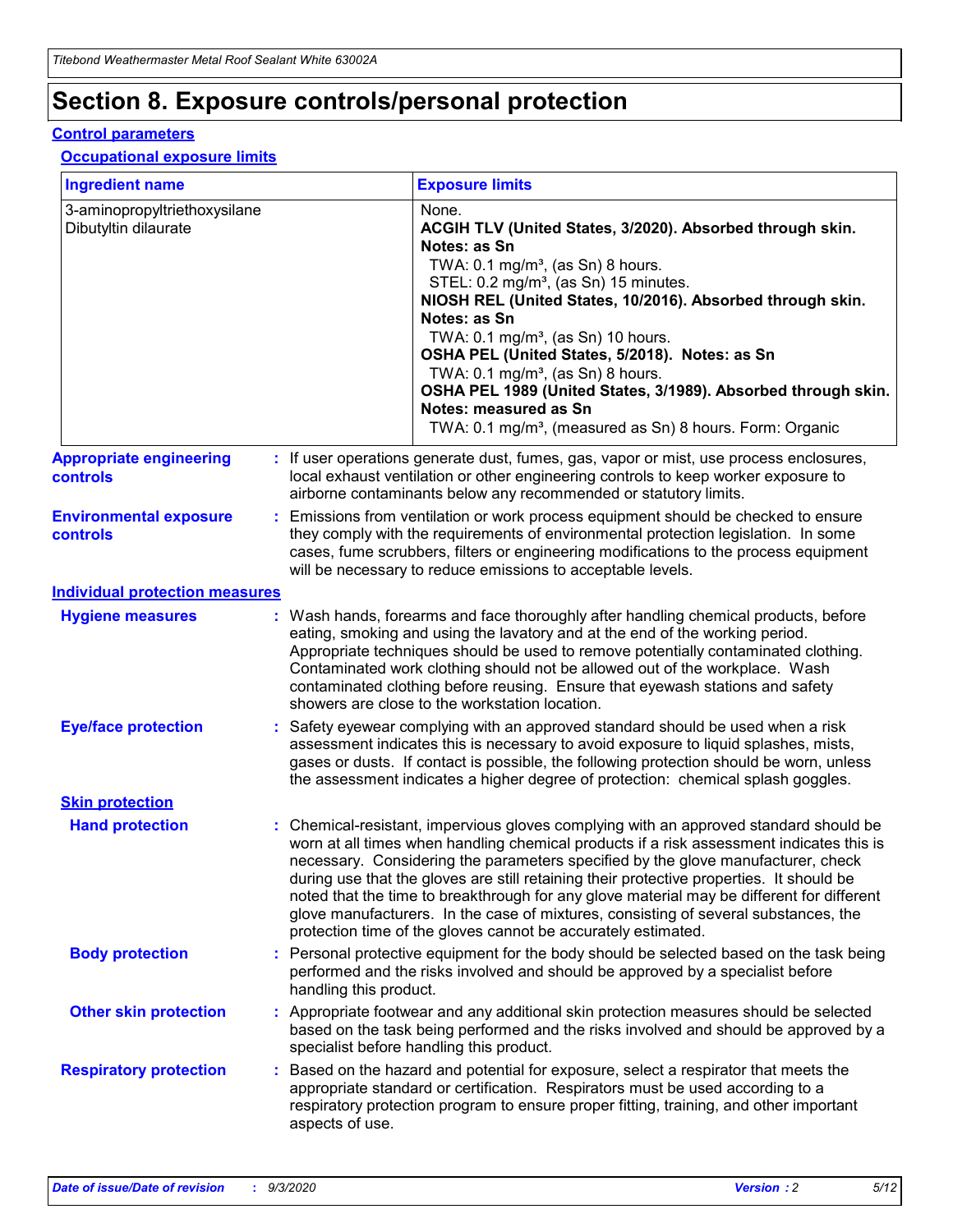### **Section 9. Physical and chemical properties**

#### **Appearance**

| <b>Physical state</b>                             |    | : Liquid. [Paste.]                                              |
|---------------------------------------------------|----|-----------------------------------------------------------------|
| <b>Color</b>                                      |    | White.                                                          |
| Odor                                              |    | Characteristic.                                                 |
| <b>Odor threshold</b>                             | ÷. | Not available.                                                  |
| pH                                                |    | Not applicable.                                                 |
| <b>Melting point</b>                              |    | : Not available.                                                |
| <b>Boiling point</b>                              |    | : $>200^{\circ}$ C ( $>392^{\circ}$ F)                          |
| <b>Flash point</b>                                |    | Closed cup: >200°C (>392°F) [Setaflash.]                        |
| <b>Evaporation rate</b>                           |    | $:$ >1 (butyl acetate = 1)                                      |
| <b>Flammability (solid, gas)</b>                  |    | : Not available.                                                |
| Lower and upper explosive<br>(flammable) limits   |    | : Not available.                                                |
| <b>VOC (less water, less)</b><br>exempt solvents) |    | : 0 g/l                                                         |
| <b>Volatility</b>                                 |    | $: 0\%$ (w/w)                                                   |
| <b>Vapor density</b>                              |    | Not available.                                                  |
| <b>Relative density</b>                           |    | $\frac{1}{2}$ 2.432                                             |
| <b>Solubility</b>                                 |    | Insoluble in the following materials: cold water and hot water. |
| <b>Solubility in water</b>                        |    | Not available.                                                  |
| <b>Partition coefficient: n-</b><br>octanol/water |    | $:$ Not available.                                              |
| <b>Auto-ignition temperature</b>                  |    | : Not available.                                                |
| <b>Decomposition temperature</b>                  |    | : Not available.                                                |
| <b>Viscosity</b>                                  |    | : Not available.                                                |

### **Section 10. Stability and reactivity**

| <b>Reactivity</b>                            |    | : No specific test data related to reactivity available for this product or its ingredients.            |
|----------------------------------------------|----|---------------------------------------------------------------------------------------------------------|
| <b>Chemical stability</b>                    |    | : The product is stable.                                                                                |
| <b>Possibility of hazardous</b><br>reactions |    | : Under normal conditions of storage and use, hazardous reactions will not occur.                       |
| <b>Conditions to avoid</b>                   |    | : No specific data.                                                                                     |
| <b>Incompatible materials</b>                | ٠. | No specific data.                                                                                       |
| <b>Hazardous decomposition</b><br>products   | ÷. | Under normal conditions of storage and use, hazardous decomposition products should<br>not be produced. |

### **Section 11. Toxicological information**

### **Information on toxicological effects**

#### **Acute toxicity**

| <b>Product/ingredient name</b> | <b>Result</b>           | <b>Species</b> | <b>Dose</b>                | <b>Exposure</b> |
|--------------------------------|-------------------------|----------------|----------------------------|-----------------|
| 3-aminopropyltriethoxysilane   | <b>ILD50 Dermal</b>     | Rabbit         | 4.29 g/kg                  |                 |
| Dibutyltin dilaurate           | ILD50 Oral<br>LD50 Oral | Rat<br>Rat     | $1.57$ g/kg<br>175 $mg/kg$ |                 |
|                                |                         |                |                            |                 |

**Irritation/Corrosion**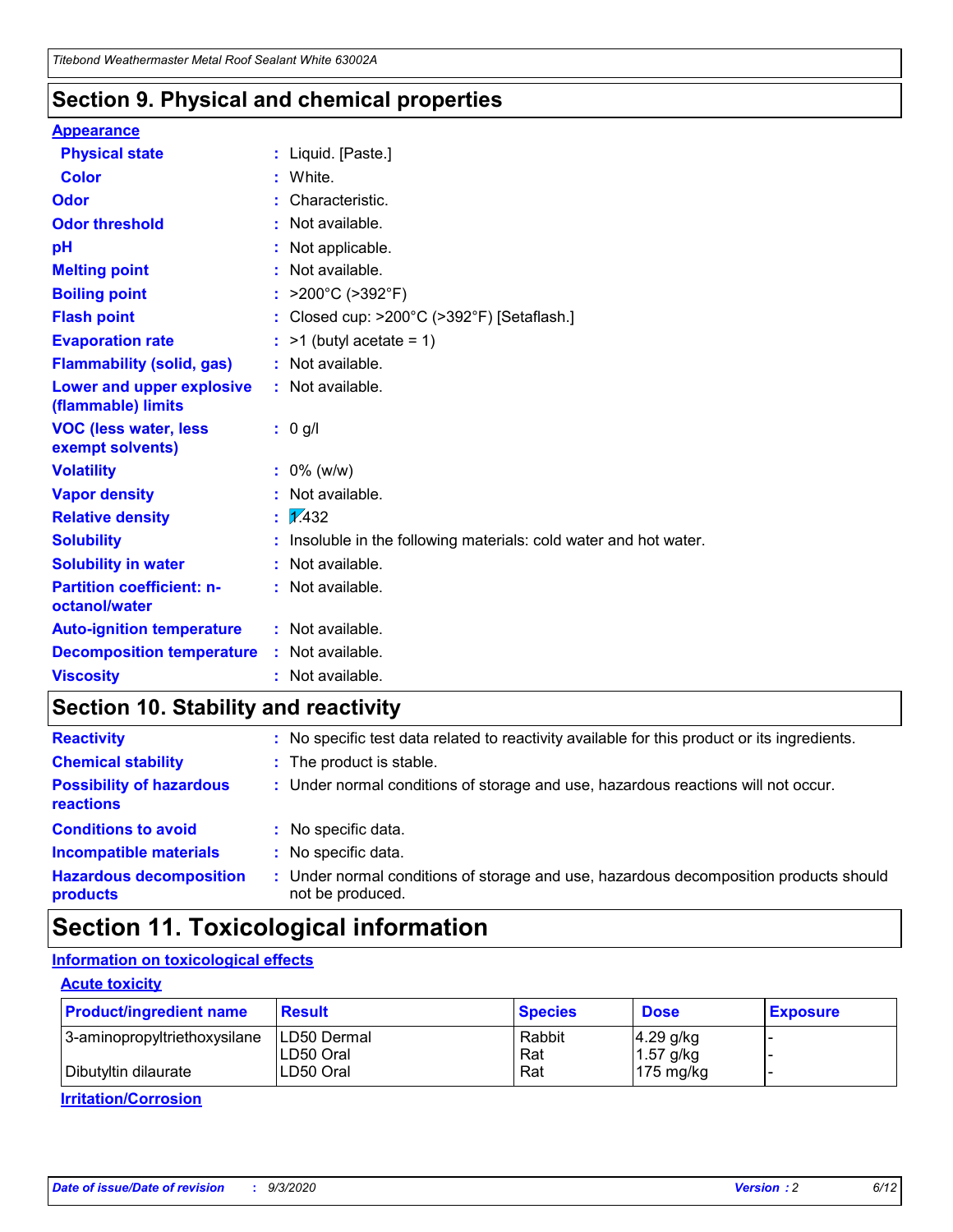# **Section 11. Toxicological information**

| <b>Product/ingredient name</b> | <b>Result</b>                 | <b>Species</b> | <b>Score</b> | <b>Exposure</b>    | <b>Observation</b> |
|--------------------------------|-------------------------------|----------------|--------------|--------------------|--------------------|
| 3-aminopropyltriethoxysilane   | Eyes - Mild irritant          | Rabbit         |              | $100 \text{ mg}$   |                    |
|                                | Eyes - Severe irritant        | Rabbit         |              | 24 hours 750       |                    |
|                                |                               |                |              | ug                 |                    |
|                                | <b>Skin - Severe irritant</b> | Rabbit         |              | 24 hours 5         | -                  |
| Dibutyltin dilaurate           | Eyes - Moderate irritant      | Rabbit         |              | mq<br>24 hours 100 |                    |
|                                |                               |                |              | mg                 |                    |
|                                | Skin - Severe irritant        | Rabbit         |              | 500 mg             |                    |

#### **Sensitization**

Not available.

#### **Mutagenicity**

Not available.

#### **Carcinogenicity**

Not available.

#### **Reproductive toxicity**

Not available.

#### **Teratogenicity**

Not available.

#### **Specific target organ toxicity (single exposure)**

Not available.

#### **Specific target organ toxicity (repeated exposure)**

| <b>Name</b>                                                                         |                                                                            | <b>Category</b>                                     | <b>Route of</b><br>exposure | <b>Target organs</b> |  |
|-------------------------------------------------------------------------------------|----------------------------------------------------------------------------|-----------------------------------------------------|-----------------------------|----------------------|--|
| Dibutyltin dilaurate                                                                |                                                                            | Category 1                                          | -                           | respiratory system   |  |
| <b>Aspiration hazard</b><br>Not available.                                          |                                                                            |                                                     |                             |                      |  |
| <b>Information on the likely</b><br>routes of exposure                              | : Not available.                                                           |                                                     |                             |                      |  |
| <b>Potential acute health effects</b>                                               |                                                                            |                                                     |                             |                      |  |
| <b>Eye contact</b>                                                                  | : May cause eye irritation.                                                |                                                     |                             |                      |  |
| <b>Inhalation</b>                                                                   |                                                                            | : No known significant effects or critical hazards. |                             |                      |  |
| <b>Skin contact</b>                                                                 |                                                                            | : May cause skin irritation.                        |                             |                      |  |
| <b>Ingestion</b>                                                                    |                                                                            | : No known significant effects or critical hazards. |                             |                      |  |
| <b>Symptoms related to the physical, chemical and toxicological characteristics</b> |                                                                            |                                                     |                             |                      |  |
| <b>Eye contact</b>                                                                  | irritation<br>watering<br>redness                                          | : Adverse symptoms may include the following:       |                             |                      |  |
| <b>Inhalation</b>                                                                   | reduced fetal weight<br>increase in fetal deaths<br>skeletal malformations | : Adverse symptoms may include the following:       |                             |                      |  |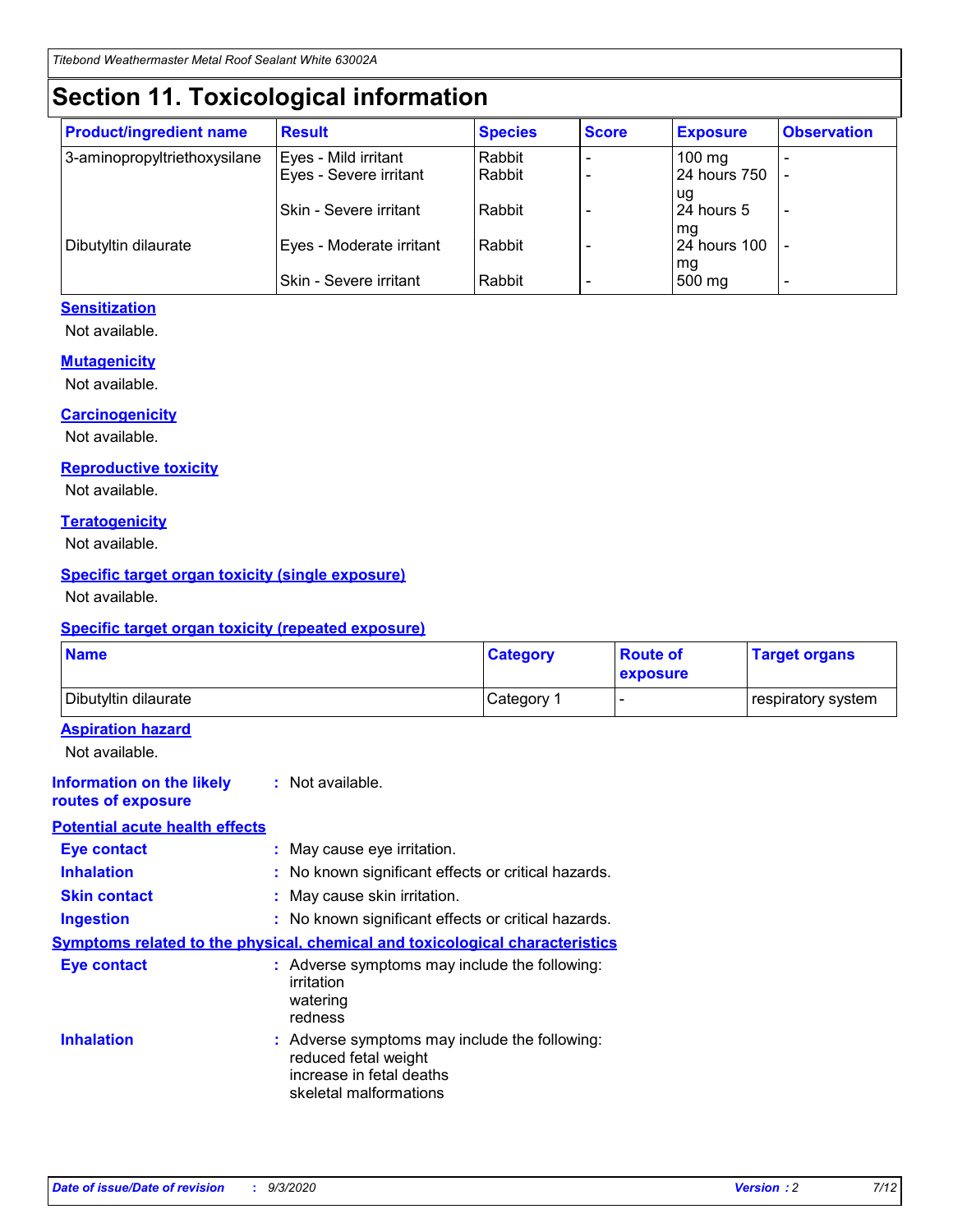*Titebond Weathermaster Metal Roof Sealant White 63002A*

# **Section 11. Toxicological information**

| <b>Skin contact</b>                     | : Adverse symptoms may include the following:<br>irritation                                            |
|-----------------------------------------|--------------------------------------------------------------------------------------------------------|
|                                         | redness                                                                                                |
|                                         | reduced fetal weight                                                                                   |
|                                         | increase in fetal deaths                                                                               |
|                                         | skeletal malformations                                                                                 |
| <b>Ingestion</b>                        | : Adverse symptoms may include the following:<br>reduced fetal weight                                  |
|                                         | increase in fetal deaths                                                                               |
|                                         | skeletal malformations                                                                                 |
|                                         | Delayed and immediate effects and also chronic effects from short and long term exposure               |
| <b>Short term exposure</b>              |                                                                                                        |
| <b>Potential immediate</b><br>effects   | : Not available.                                                                                       |
| <b>Potential delayed effects</b>        | : Not available.                                                                                       |
| <b>Long term exposure</b>               |                                                                                                        |
| <b>Potential immediate</b><br>effects   | : Not available.                                                                                       |
| <b>Potential delayed effects</b>        | : Not available.                                                                                       |
| <b>Potential chronic health effects</b> |                                                                                                        |
| Not available.                          |                                                                                                        |
| <b>General</b>                          | Once sensitized, a severe allergic reaction may occur when subsequently exposed to<br>very low levels. |
| <b>Carcinogenicity</b>                  | No known significant effects or critical hazards.                                                      |
| <b>Mutagenicity</b>                     | : No known significant effects or critical hazards.                                                    |
| <b>Teratogenicity</b>                   | May damage the unborn child.                                                                           |
| <b>Developmental effects</b>            | : No known significant effects or critical hazards.                                                    |
| <b>Fertility effects</b>                | : May damage fertility.                                                                                |
| <b>Numerical measures of toxicity</b>   |                                                                                                        |
| <b>Acute toxicity estimates</b>         |                                                                                                        |
| Not ovoilable                           |                                                                                                        |

Not available.

# **Section 12. Ecological information**

#### **Toxicity**

| <b>Product/ingredient name</b> | <b>Result</b>                                       | <b>Species</b>               | <b>Exposure</b>       |
|--------------------------------|-----------------------------------------------------|------------------------------|-----------------------|
| Dibutyltin dilaurate           | $ CC50>3$ mg/l<br>Chronic EC10 > 2 mg/l Fresh water | Algae<br>Algae - Desmodesmus | 72 hours<br>196 hours |
|                                |                                                     | <b>I</b> subspicatus         |                       |

#### **Persistence and degradability**

| <b>Product/ingredient name</b> | <b>Test</b>                                                                    | <b>Result</b>  |                   | <b>Dose</b> | <b>Inoculum</b>         |
|--------------------------------|--------------------------------------------------------------------------------|----------------|-------------------|-------------|-------------------------|
| Dibutyltin dilaurate           | OECD 301F<br>Ready<br>Biodegradability -<br>Manometric<br>Respirometry<br>Test | 23 % - 28 days |                   |             |                         |
| <b>Product/ingredient name</b> | <b>Aquatic half-life</b>                                                       |                | <b>Photolysis</b> |             | <b>Biodegradability</b> |
| Dibutyltin dilaurate           |                                                                                |                |                   |             | <b>Inherent</b>         |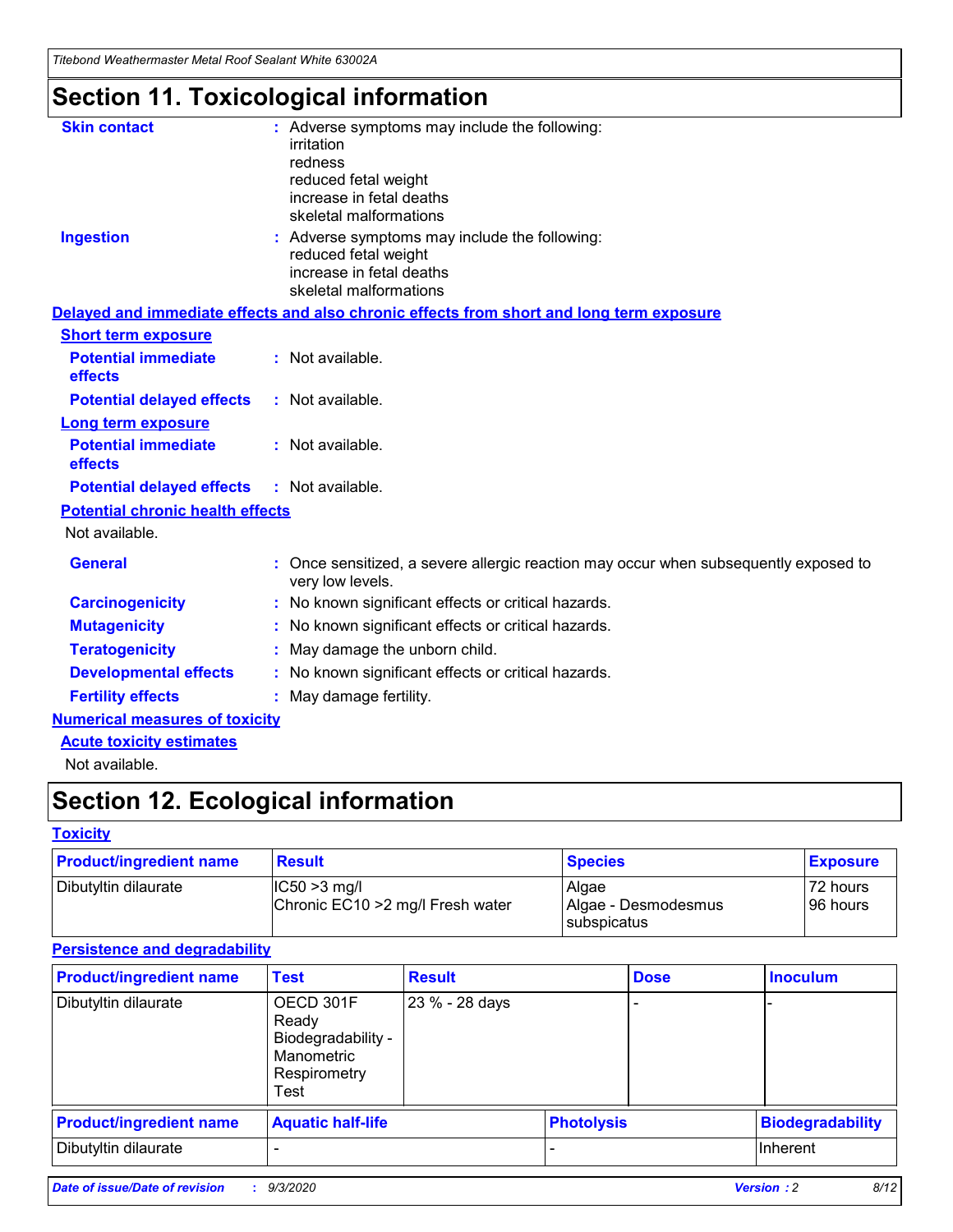# **Section 12. Ecological information**

#### **Bioaccumulative potential**

| <b>Product/ingredient name</b> | $\mathsf{LogP}_\mathsf{ow}$ | <b>BCF</b> | <b>Potential</b> |
|--------------------------------|-----------------------------|------------|------------------|
| 3-aminopropyltriethoxysilane   | $1.\overline{7}$            | 3.4        | low              |
| Dibutyltin dilaurate           | 4.44                        | 2.91       | low              |

#### **Mobility in soil**

| . <b>.</b>                  |                  |  |
|-----------------------------|------------------|--|
| <b>Soil/water partition</b> | : Not available. |  |
| <b>coefficient (Koc)</b>    |                  |  |
|                             |                  |  |

#### **Other adverse effects** : No known significant effects or critical hazards.

### **Section 13. Disposal considerations**

**Disposal methods :**

The generation of waste should be avoided or minimized wherever possible. Disposal of this product, solutions and any by-products should at all times comply with the requirements of environmental protection and waste disposal legislation and any regional local authority requirements. Dispose of surplus and non-recyclable products via a licensed waste disposal contractor. Waste should not be disposed of untreated to the sewer unless fully compliant with the requirements of all authorities with jurisdiction. Waste packaging should be recycled. Incineration or landfill should only be considered when recycling is not feasible. This material and its container must be disposed of in a safe way. Care should be taken when handling emptied containers that have not been cleaned or rinsed out. Empty containers or liners may retain some product residues. Avoid dispersal of spilled material and runoff and contact with soil, waterways, drains and sewers.

### **Section 14. Transport information**

|                                      | <b>DOT</b><br><b>Classification</b> | <b>TDG</b><br><b>Classification</b> | <b>Mexico</b><br><b>Classification</b> | <b>ADR/RID</b>           | <b>IMDG</b>              | <b>IATA</b>    |
|--------------------------------------|-------------------------------------|-------------------------------------|----------------------------------------|--------------------------|--------------------------|----------------|
| <b>UN number</b>                     | Not regulated.                      | Not regulated.                      | Not regulated.                         | Not regulated.           | Not regulated.           | Not regulated. |
| <b>UN proper</b><br>shipping name    |                                     |                                     |                                        |                          |                          |                |
| <b>Transport</b><br>hazard class(es) |                                     | $\overline{\phantom{0}}$            | $\qquad \qquad \blacksquare$           | $\overline{\phantom{0}}$ | $\overline{\phantom{0}}$ |                |
| <b>Packing group</b>                 |                                     |                                     |                                        |                          |                          |                |
| <b>Environmental</b><br>hazards      | No.                                 | No.                                 | No.                                    | No.                      | No.                      | No.            |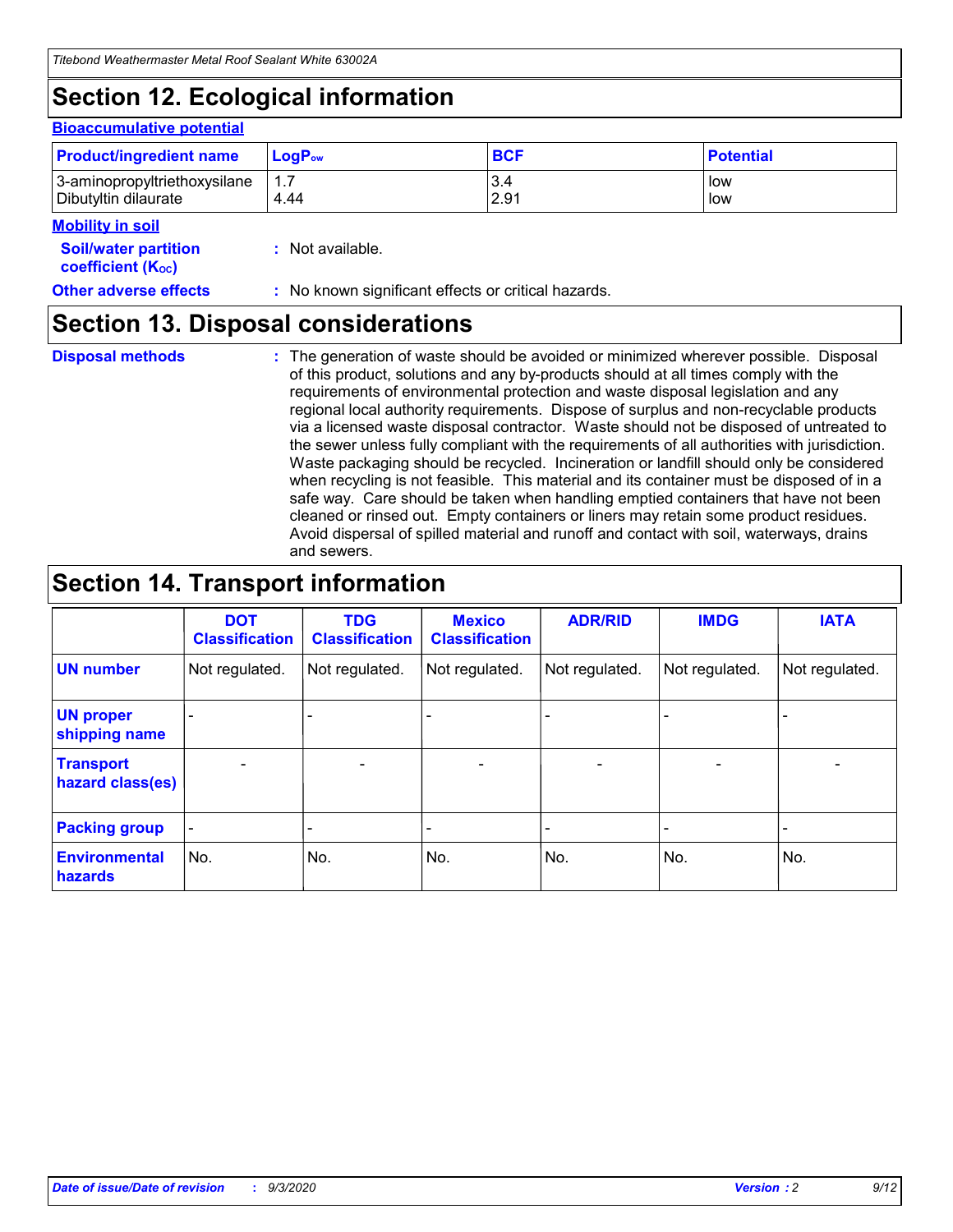### **Section 15. Regulatory information**

#### **U.S. Federal regulations**

#### **SARA 302/304**

#### **Composition/information on ingredients**

No products were found.

| SARA 304 RQ | Not applicable. |
|-------------|-----------------|
|-------------|-----------------|

#### **SARA 311/312**

**Classification :** EYE IRRITATION - Category 2B SKIN SENSITIZATION - Category 1 TOXIC TO REPRODUCTION - Category 1B HNOC - Product generates methanol during cure.

#### **Composition/information on ingredients**

| <b>Name</b>                  | $\frac{9}{6}$ | <b>Classification</b>                                                                                                                                                                                                                                                                                      |
|------------------------------|---------------|------------------------------------------------------------------------------------------------------------------------------------------------------------------------------------------------------------------------------------------------------------------------------------------------------------|
| 3-aminopropyltriethoxysilane | $\leq$ 3      | <b>FLAMMABLE LIQUIDS - Category 4</b><br><b>ACUTE TOXICITY (oral) - Category 4</b><br><b>SKIN IRRITATION - Category 2</b><br>EYE IRRITATION - Category 2A                                                                                                                                                  |
| Dibutyltin dilaurate         | ≤0.3          | <b>ACUTE TOXICITY (oral) - Category 3</b><br>SKIN CORROSION - Category 1C<br>SERIOUS EYE DAMAGE - Category 1<br>SKIN SENSITIZATION - Category 1<br><b>GERM CELL MUTAGENICITY - Category 2</b><br>TOXIC TO REPRODUCTION - Category 1B<br>SPECIFIC TARGET ORGAN TOXICITY (REPEATED<br>EXPOSURE) - Category 1 |

#### **State regulations**

**Massachusetts :**

: None of the components are listed.

**New York :** None of the components are listed. **New Jersey :** None of the components are listed.

**Pennsylvania :** None of the components are listed.

#### **California Prop. 65**

WARNING: This product can expose you to methanol, which is known to the State of California to cause birth defects or other reproductive harm. For more information go to www.P65Warnings.ca.gov.

| Ingredient name | No significant risk Maximum<br>level | acceptable dosage<br><b>level</b> |
|-----------------|--------------------------------------|-----------------------------------|
| I methanol      |                                      | Yes.                              |

#### **International regulations**

**Chemical Weapon Convention List Schedules I, II & III Chemicals** Not listed.

#### **Montreal Protocol**

Not listed.

**Stockholm Convention on Persistent Organic Pollutants**

Not listed.

#### **UNECE Aarhus Protocol on POPs and Heavy Metals** Not listed.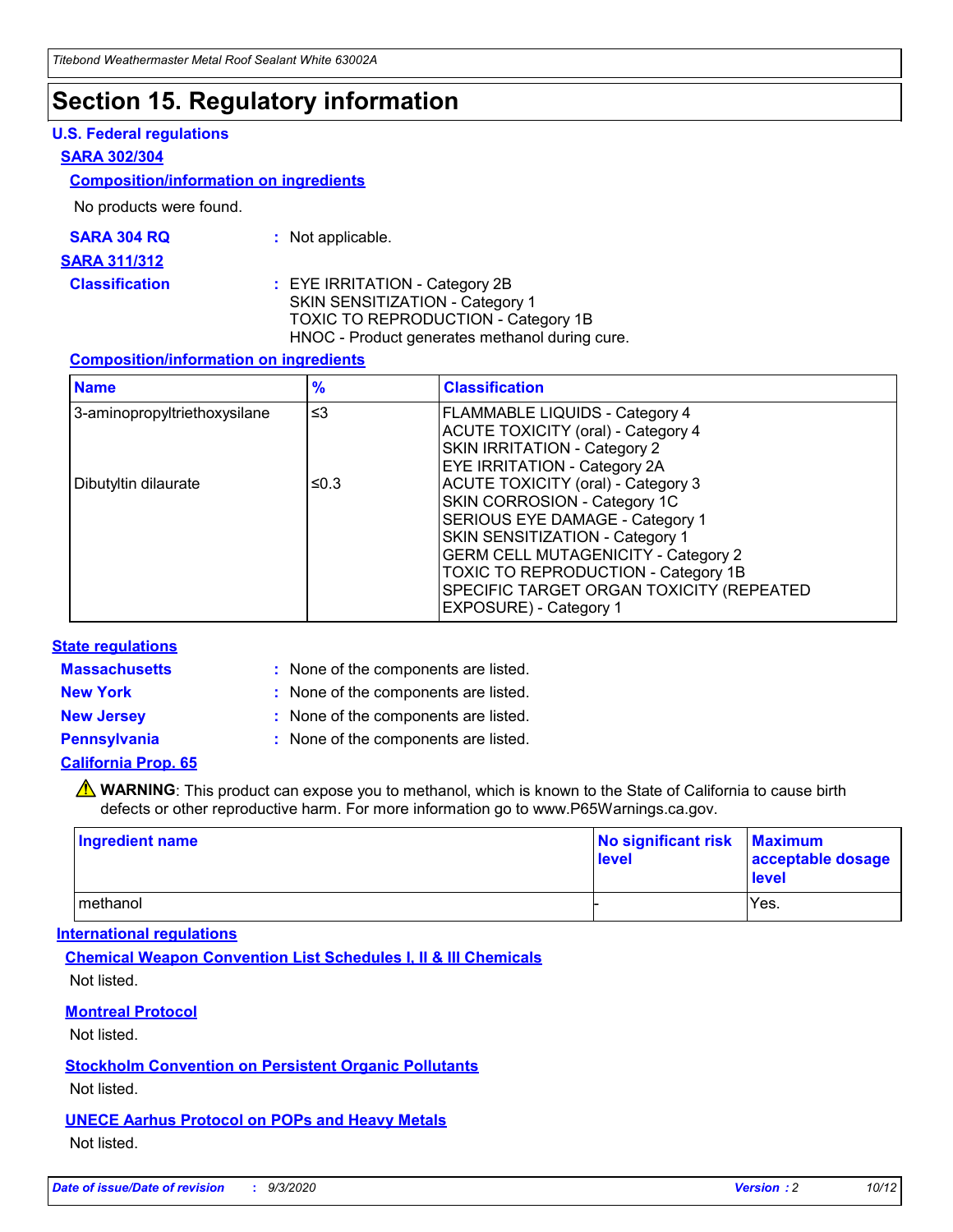### **Section 15. Regulatory information**

#### **Inventory list**

- 
- **China :** Not determined.

**United States TSCA 8(b) inventory**

**:** All components are active or exempted.

# **Section 16. Other information**





**Caution: HMIS® ratings are based on a 0-4 rating scale, with 0 representing minimal hazards or risks, and 4 representing significant hazards or risks. Although HMIS® ratings and the associated label are not required on SDSs or products leaving a facility under 29 CFR 1910.1200, the preparer may choose to provide them. HMIS® ratings are to be used with a fully implemented HMIS® program. HMIS® is a registered trademark and service mark of the American Coatings Association, Inc.**

**The customer is responsible for determining the PPE code for this material. For more information on HMIS® Personal Protective Equipment (PPE) codes, consult the HMIS® Implementation Manual.**

**National Fire Protection Association (U.S.A.)**



**Reprinted with permission from NFPA 704-2001, Identification of the Hazards of Materials for Emergency Response Copyright ©1997, National Fire Protection Association, Quincy, MA 02269. This reprinted material is not the complete and official position of the National Fire Protection Association, on the referenced subject which is represented only by the standard in its entirety.**

**Copyright ©2001, National Fire Protection Association, Quincy, MA 02269. This warning system is intended to be interpreted and applied only by properly trained individuals to identify fire, health and reactivity hazards of chemicals. The user is referred to certain limited number of chemicals with recommended classifications in NFPA 49 and NFPA 325, which would be used as a guideline only. Whether the chemicals are classified by NFPA or not, anyone using the 704 systems to classify chemicals does so at their own risk.**

#### **Procedure used to derive the classification**

| <b>Classification</b>                                                                                                | <b>Justification</b>                                  |
|----------------------------------------------------------------------------------------------------------------------|-------------------------------------------------------|
| <b>EYE IRRITATION - Category 2B</b><br><b>SKIN SENSITIZATION - Category 1</b><br>TOXIC TO REPRODUCTION - Category 1B | Expert judgment<br>Expert judgment<br>Expert judgment |
| <b>History</b>                                                                                                       |                                                       |

| .                                 |             |
|-----------------------------------|-------------|
| <b>Date of printing</b>           | : 4/22/2022 |
| Date of issue/Date of<br>revision | : 9/3/2020  |
| Date of previous issue            | : 9/3/2020  |
| <b>Version</b>                    | $\cdot$ 2   |
|                                   |             |